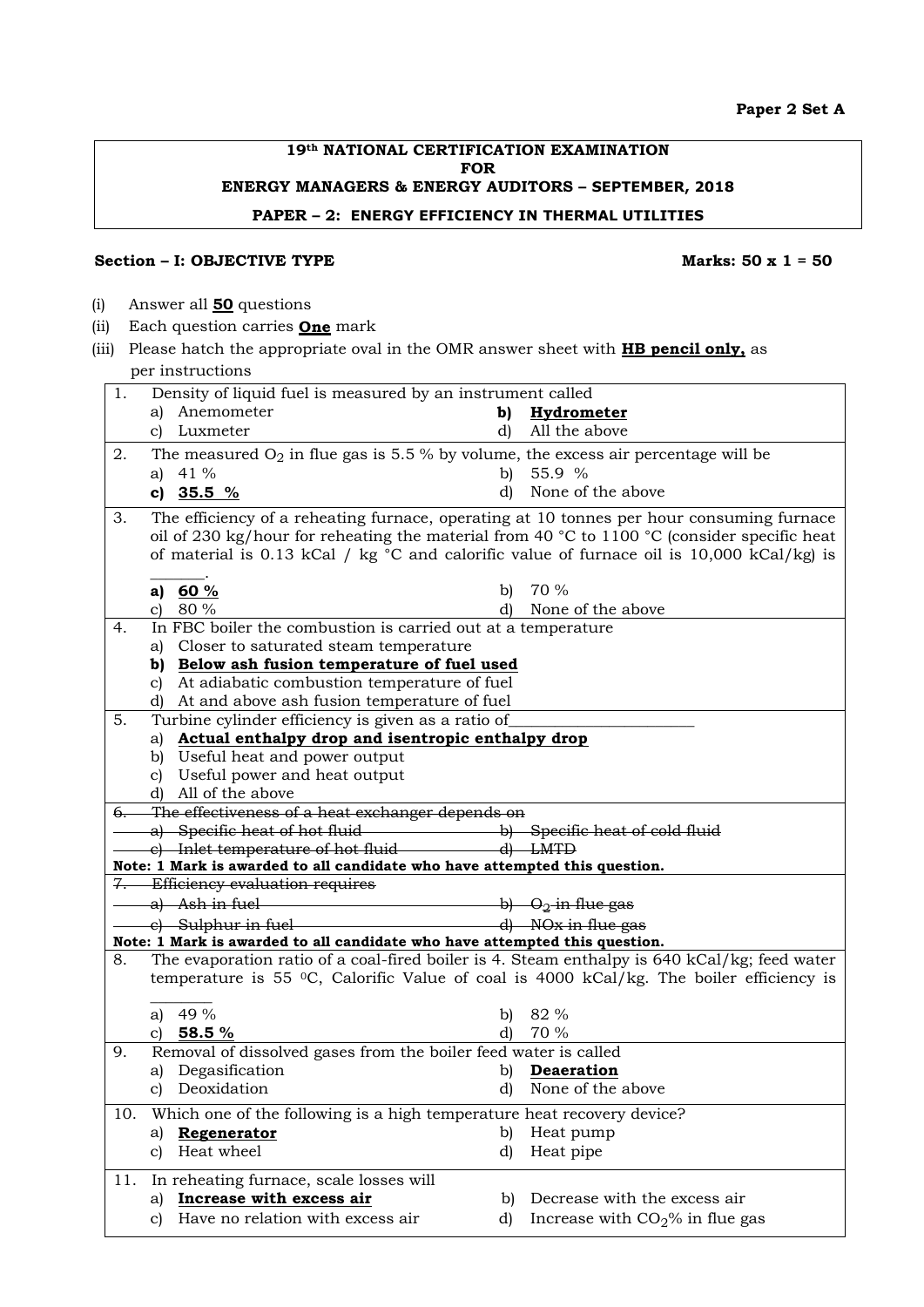| 12. | Transfer of heat without a conveying medium is possible with                                                                                                                               |              |                                               |
|-----|--------------------------------------------------------------------------------------------------------------------------------------------------------------------------------------------|--------------|-----------------------------------------------|
|     | Conduction<br>a)                                                                                                                                                                           | b)           | Radiation                                     |
|     | Convection<br>$\mathbf{c}$                                                                                                                                                                 | d)           | None of the above                             |
| 13. | Which of the following increases, when high pressure steam is discharged to atmosphere?                                                                                                    |              |                                               |
|     | Sensible heat<br>a)                                                                                                                                                                        | b)           | Total enthalpy of steam                       |
|     | c) Saturation temperature                                                                                                                                                                  | d)           | Specific volume                               |
|     |                                                                                                                                                                                            |              |                                               |
| 14. | Removal of condensate from main steam line is done to prevent                                                                                                                              |              |                                               |
|     | Steam locking<br>a)<br>c) Water hammer                                                                                                                                                     | b)<br>d)     | Air locking<br>All of the above               |
| 15. | For flash steam calculation, flash steam quantity available depends upon                                                                                                                   |              |                                               |
|     | Condensate pressure and flash steam pressure<br>a)                                                                                                                                         |              |                                               |
|     | Steam pressure<br>b)                                                                                                                                                                       |              |                                               |
|     | Steam enthalpy at atmospheric pressure<br>$\mathbf{c}$                                                                                                                                     |              |                                               |
|     | d) Total heat of flash steam                                                                                                                                                               |              |                                               |
| 16. | Air venting in a steam system is required because air is _                                                                                                                                 |              |                                               |
|     | a) A good conductor                                                                                                                                                                        | b)           | An insulator                                  |
|     | c) Inert                                                                                                                                                                                   | d)           | Diluent                                       |
| 17. | Furnace wall heat loss does not depend on                                                                                                                                                  |              |                                               |
|     | Temperatures of external wall surfaces<br>a)                                                                                                                                               |              | b) Velocity of air around the furnace         |
|     | Thermal conductivity of wall brick<br>c)                                                                                                                                                   | d)           | Material of stock to be heated                |
| 18. | In a CFBC boiler ________ are required to capture large recycled amount of bed material                                                                                                    |              |                                               |
|     | Settling chambers<br>a)                                                                                                                                                                    | b)           | <b>Mechanical cyclones</b>                    |
|     | Bag filters<br>c)                                                                                                                                                                          | d)           | Scrubbers                                     |
|     |                                                                                                                                                                                            |              |                                               |
| 19. | Example for basic type of refractory is<br>Chrome                                                                                                                                          |              |                                               |
|     | a)<br>Alumina<br>c)                                                                                                                                                                        | b)<br>d)     | <b>Chrome magnesite</b><br>All the above      |
| 20. | Which material is used to control $SO_2$ emissions in FBC boilers                                                                                                                          |              |                                               |
|     | CaO<br>a)                                                                                                                                                                                  | b)           | Lime stone                                    |
|     | Silica<br>c)                                                                                                                                                                               | d)           | Sand                                          |
|     |                                                                                                                                                                                            |              |                                               |
| 21. | The effectiveness of a heat exchanger does not depend on<br>Specific heat of hot fluid                                                                                                     |              |                                               |
|     | a)<br>Inlet temperature of hot fluid<br>$\mathbf{c}$                                                                                                                                       | d)           | b) Specific heat of cold fluid<br><b>LMTD</b> |
|     |                                                                                                                                                                                            |              |                                               |
| 22. | Which of the following fuel needs maximum amount of excess air for complete                                                                                                                |              |                                               |
|     | combustion?                                                                                                                                                                                |              |                                               |
|     | Furnace oil<br>a)<br>Pulverised coal                                                                                                                                                       |              | b) Natural gas                                |
|     | c)                                                                                                                                                                                         | d)           | Wood                                          |
| 23. | In a coal fired boiler, which parameter influences flame profile the most?                                                                                                                 |              |                                               |
|     | Fixed carbon<br>a)                                                                                                                                                                         | b)           | <b>Volatile matter</b>                        |
|     | Hydrogen<br>c)                                                                                                                                                                             | d)           | All of the above                              |
|     |                                                                                                                                                                                            |              |                                               |
| 24. | Which one of the following boilers utilizes the combination of suspension and grate                                                                                                        |              |                                               |
|     | firing?                                                                                                                                                                                    |              |                                               |
|     | Spreader stoker boiler<br>a)                                                                                                                                                               | b)           | Fluidized bed boiler                          |
|     | Traveling grate stoker boiler<br>c)                                                                                                                                                        | $\mathbf{d}$ | Pulverized fuel boiler                        |
| 25. | In an oil fired steam boiler the Air to Fuel ratio by mass is $15:1$ & evaporation ratio is                                                                                                |              |                                               |
|     | 14:1. The flue gas to fuel ratio will be                                                                                                                                                   |              |                                               |
|     | 29:1<br>a)                                                                                                                                                                                 | b)           | 16:1                                          |
|     | 1:1<br>c)                                                                                                                                                                                  | d)           | 15:1                                          |
|     |                                                                                                                                                                                            |              |                                               |
| 26. | The maximum possible evaporation ratio of a boiler (From & At 100 $^{\circ}$ C basis) fired with<br>coal having a calorific value of 4050 kcal/kg and operating at 80 % efficiency will be |              |                                               |
|     | 5<br>a)                                                                                                                                                                                    | b)           | $6\overline{6}$                               |
|     | 7.5<br>$\mathbf{c}$                                                                                                                                                                        | d)           | 9.4                                           |
|     |                                                                                                                                                                                            |              |                                               |
| 27. | When solutions of differing concentrations are separated by a semi-permeable                                                                                                               |              |                                               |
|     | membrane, water from less concentrated solution passes through the membrane to                                                                                                             |              |                                               |
|     | dilute the liquid of high concentration. This is called                                                                                                                                    |              |                                               |
|     | Reverse osmosis<br>a)                                                                                                                                                                      | b)           | Ion exchange                                  |
|     | Softening<br>c)                                                                                                                                                                            | d)           | Osmosis                                       |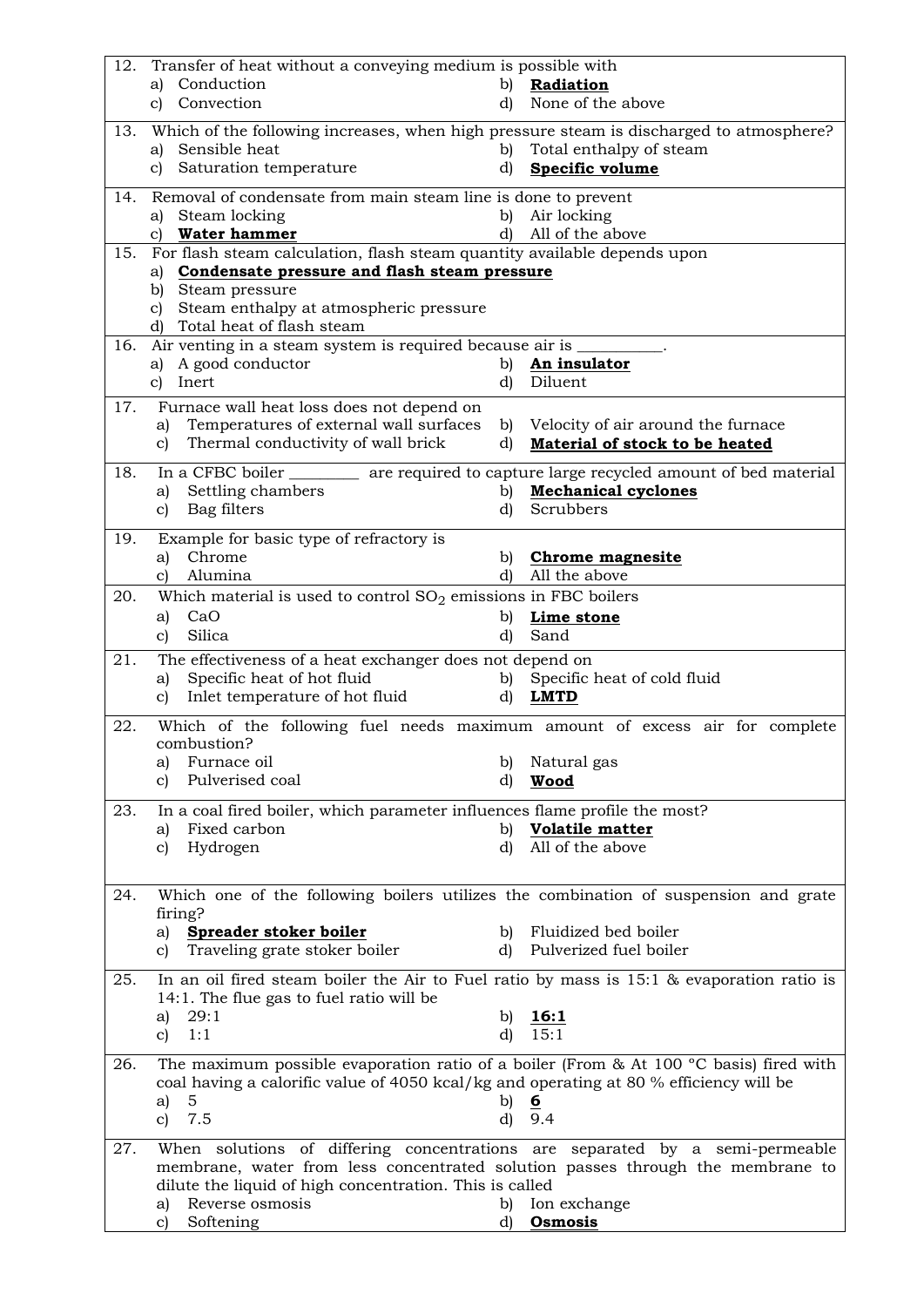| 28. | Radiation losses from the surface of a boiler practically                                                |              |                                      |
|-----|----------------------------------------------------------------------------------------------------------|--------------|--------------------------------------|
|     | Increase with increase in boiler loading<br>a)                                                           |              |                                      |
|     | Decrease with increase in boiler loading<br>b)                                                           |              |                                      |
|     | Are independent of boiler loading<br>C)<br>Are dependent on boiler loading<br>d)                         |              |                                      |
| 29. | Desirable boiler water pH should be?                                                                     |              |                                      |
|     | $5 - 7$<br>a)                                                                                            | b)           | $7 - 9$                              |
|     | $9 - 11$<br>c)                                                                                           | d)           | None of the above                    |
| 30. | Soot deposition on boiler tubes is due to                                                                |              |                                      |
|     | Poor water treatment<br>a)                                                                               | $\mathbf{b}$ | High moisture content in fuel        |
|     | High excess air<br>c)                                                                                    | d)           | <b>Incomplete combustion</b>         |
| 31. | If 10 % air is entrained in a steam system at 5 $\text{kg/cm}^2\text{g}$ then the saturation temperature |              |                                      |
|     | of steam will be                                                                                         |              |                                      |
|     | Less than the saturation temperature at $5 \text{ kg/cm}^2$ g<br>a)                                      |              |                                      |
|     | More than the saturation temperature at $5 \text{ kg/cm}^2$ g<br>b)                                      |              |                                      |
|     | Equal to the saturation temperature at $5 \text{ kg/cm}^2$ g<br>c)                                       |              |                                      |
|     | Equal to the saturation temperature at $5.5 \text{ kg/cm}^2\text{g}$<br>d)                               |              |                                      |
| 32. | In a pressure reduction valve, which of these does not change?                                           |              |                                      |
|     | Temperature<br>a)                                                                                        |              | b) Pressure                          |
|     | Velocity<br>c)                                                                                           | d)           | <b>Enthalpy</b>                      |
| 33. | Steam at 6 bar has a sensible heat of 159.33 kcal/kg and latent heat of 498.59 kcal/kg.                  |              |                                      |
|     | If the steam is 95 $\%$ dry then the total enthalpy is                                                   |              |                                      |
|     | $625 \text{ kCal/kg}$<br>a)                                                                              | b)           | 649.95 kCal/kg                       |
|     | 553 $kCal/kg$<br>c)                                                                                      | d)           | 633 kCal/kg                          |
| 34. | Select the wrong statement with respect to steam traps                                                   |              |                                      |
|     | Discharges condensate as soon as it is formed<br>a)                                                      |              |                                      |
|     | Does not allow steam to escape<br>b)                                                                     |              |                                      |
|     | Capable of discharging air and other incondensable gases<br>c)                                           |              |                                      |
|     | Does not allow condensate to escape<br>d)                                                                |              |                                      |
|     |                                                                                                          |              |                                      |
| 35. | Velocity of steam in steam pipe is directly proportional to                                              |              |                                      |
|     | Number of bends in pipe<br>a)                                                                            | b)           | Specific volume of steam             |
|     | Length of pipe<br>C)                                                                                     | d)           | Diameter of the pipe                 |
| 36. | In a typical industrial steam distribution, the commonly used trap for main steam pipe                   |              |                                      |
|     | lines is                                                                                                 |              |                                      |
|     | Thermostatic trap<br>a)                                                                                  | b)           | Inverted bucket trap                 |
|     | Thermodynamic trap<br>c)                                                                                 | d)           | Open bucket trap                     |
| 37. | For same inlet conditions of the steam, which of the following will generate the maximum                 |              |                                      |
|     | mechanical power?                                                                                        |              |                                      |
|     | <b>Condensing turbine</b><br>a)                                                                          | b)           | Back pressure turbine                |
|     | Extraction-cum-condensing turbine<br>C)                                                                  | d)           | Extraction-cum-back pressure turbine |
| 38. | In an oil fired heat treatment furnace, which of the following is not required to determine              |              |                                      |
|     | its efficiency by direct method ?                                                                        |              |                                      |
|     | Weight of input material<br>a)                                                                           | b)           | Oxygen percentage in flue gas        |
|     | Fuel consumption<br>c)                                                                                   | d)           | Calorific value of fuel              |
| 39. | In a coke fired cupola, carbon monoxide is produced in the                                               |              |                                      |
|     | Preheating zone<br>a)                                                                                    | b)           | <b>Reducing zone</b>                 |
|     | Combustion zone<br>c)                                                                                    | d)           | Melting zone                         |
| 40. | Tuyeres is a part of the equipment associated with                                                       |              |                                      |
|     | Induction furnace<br>a)                                                                                  | b)           | Re-heating furnace                   |
|     | Electrical melting arc furnace<br>C)                                                                     | d)           | Cupola                               |
| 41. | An increase in bulk density of a refractory increases its                                                |              |                                      |
|     | Thermal conductivity<br>a)                                                                               | b)           | Heat capacity                        |
|     | Resistance to slag penetration<br>c)                                                                     | d)           | All of the above                     |
| 42. | The storage heat losses in a batch type furnace can be best reduced by                                   |              |                                      |
|     | Fire Clay brick<br>a)<br>High alumina brick                                                              | b)           | Ceramic fibre<br>High silica brick   |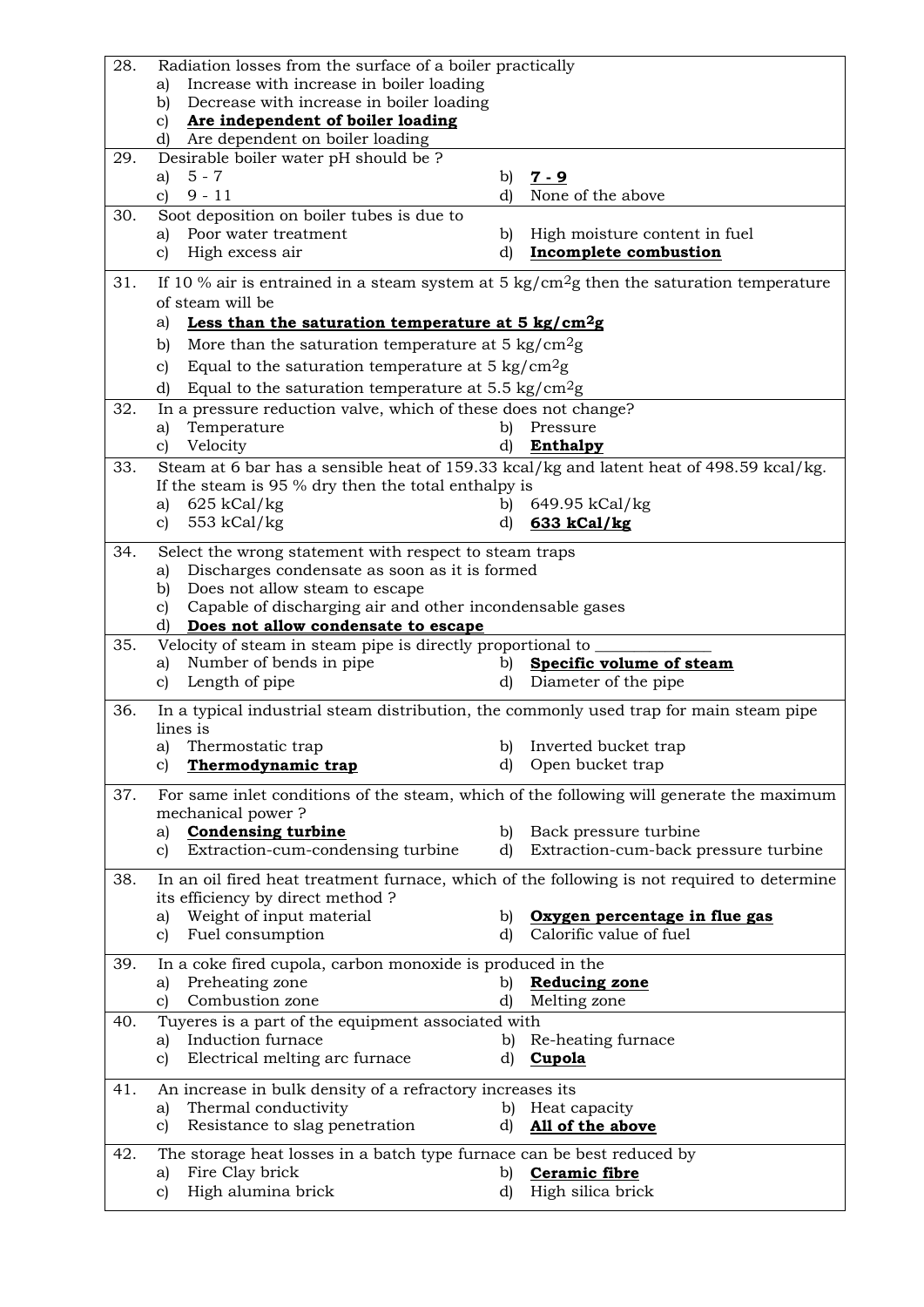| 43. |              | Emissivity is a measure of material's ability to                                     |    |                                                                                            |
|-----|--------------|--------------------------------------------------------------------------------------|----|--------------------------------------------------------------------------------------------|
|     | a)           | Only absorb heat                                                                     | b) | Only radiate heat                                                                          |
|     | $\mathbf{c}$ | Absorb and radiate heat                                                              | d) | None of the above                                                                          |
| 44. |              |                                                                                      |    | Which of the following depends on physical properties of fluids as well as geometry of the |
|     |              | heat exchanger?                                                                      |    |                                                                                            |
|     | a)           | Overall heat transfer coefficient                                                    |    | b) Fouling coefficient                                                                     |
|     | $\mathbf{c}$ | <b>LMTD</b>                                                                          | d) | Effectiveness                                                                              |
| 45. |              | The waste heat boiler application is not suitable for which of the following?        |    |                                                                                            |
|     | a)           | Gas turbine                                                                          | b) | Diesel engine                                                                              |
|     | c)           | Oil fired furnaces                                                                   | d) | Hot air dryers                                                                             |
| 46. |              | Moisture content in coal                                                             |    |                                                                                            |
|     | a)           | Increases heat loss due to evaporation and superheating of water vapour              |    |                                                                                            |
|     |              | b) Helps in binding fines                                                            |    |                                                                                            |
|     |              | c) Aids in radiation heat transfer                                                   |    |                                                                                            |
|     | d)           | All of the above                                                                     |    |                                                                                            |
| 47. |              | With respect to properties of steam                                                  |    |                                                                                            |
|     | a)           | The sensible heat decreases as the pressure increases                                |    |                                                                                            |
|     | b)           | The latent heat increases as the pressure increases                                  |    |                                                                                            |
|     | $\mathbf{c}$ | The specific volume increases as the pressure increases                              |    |                                                                                            |
|     |              | d) The specific volume decreases as the pressure increases                           |    |                                                                                            |
| 48. |              |                                                                                      |    | Oxidation of carbon to $CO2$ yields 8084 kcal/kg of carbon. Oxidation of carbon to CO in   |
|     |              | the flue gas yields 2430 kcal/kg of carbon. Oxidation of CO to $CO_2$ will yield     |    |                                                                                            |
|     |              | a) 5654 kCal                                                                         |    | b) 5800 kCal                                                                               |
|     |              | c) 5464 kCal                                                                         |    | 540 kCal<br>d)                                                                             |
| 49. |              | The maximum loss that takes place in a fully condensing steam turbine power plant is |    |                                                                                            |
|     |              | a) Flue gas loss                                                                     |    | Steam distribution loss<br>b)                                                              |
|     |              | c) Radiation and insulation loss                                                     |    | d) Condenser losses                                                                        |
| 50. |              | The difference between mean solid and mean gas velocity in FBC boiler is called      |    |                                                                                            |
|     | a)           | Fluidization factor                                                                  |    | b) Slip velocity                                                                           |
|     | C)           | Settling velocity                                                                    |    | Terminal velocity<br>d)                                                                    |
|     |              |                                                                                      |    |                                                                                            |

### **…….……. End of Section – I ………..….**

# Section - II: SHORT DESCRIPTIVE QUESTIONS Marks: 8 x 5 =

**40**

(i) Answer all **Eight** questionss

 $\mathsf{I}$ 

(ii) Each question carries **Five** marks

| S <sub>1</sub> | Write short notes on wet and dry methods of preservation of boiler.                                                             |
|----------------|---------------------------------------------------------------------------------------------------------------------------------|
| Ans            | Refer BEE Guide Book 2- Chapter 2, Page No: 54 - 55                                                                             |
|                |                                                                                                                                 |
| S2             | Explain the phenomenon of water hammer in steam system and how it can be eliminated?                                            |
|                | Refer BEE Guide Book 2- Chapter 3, Page No: 91                                                                                  |
| Ans            |                                                                                                                                 |
| S <sub>3</sub> | A counter flow double pipe heat exchanger using hot process liquid is used to heat water which                                  |
|                | flows at 20 m <sup>3</sup> /hr. The process liquid enters the heat exchanger at 180 <sup>o</sup> C and leaves at 130            |
|                | <sup>0</sup> C. The inlet and exit temperatures of water are 30 <sup>o</sup> C and 90 <sup>o</sup> C. Specific heat of water is |
|                | 4.187 kJ/kg K. Calculate the heat transfer area if overall heat transfer coefficient is                                         |
|                | 820 W/m <sup>2</sup> K. What would be the percentage increase in the area if fluid flow were parallel                           |
|                | assuming same overall heat transfer coefficient?                                                                                |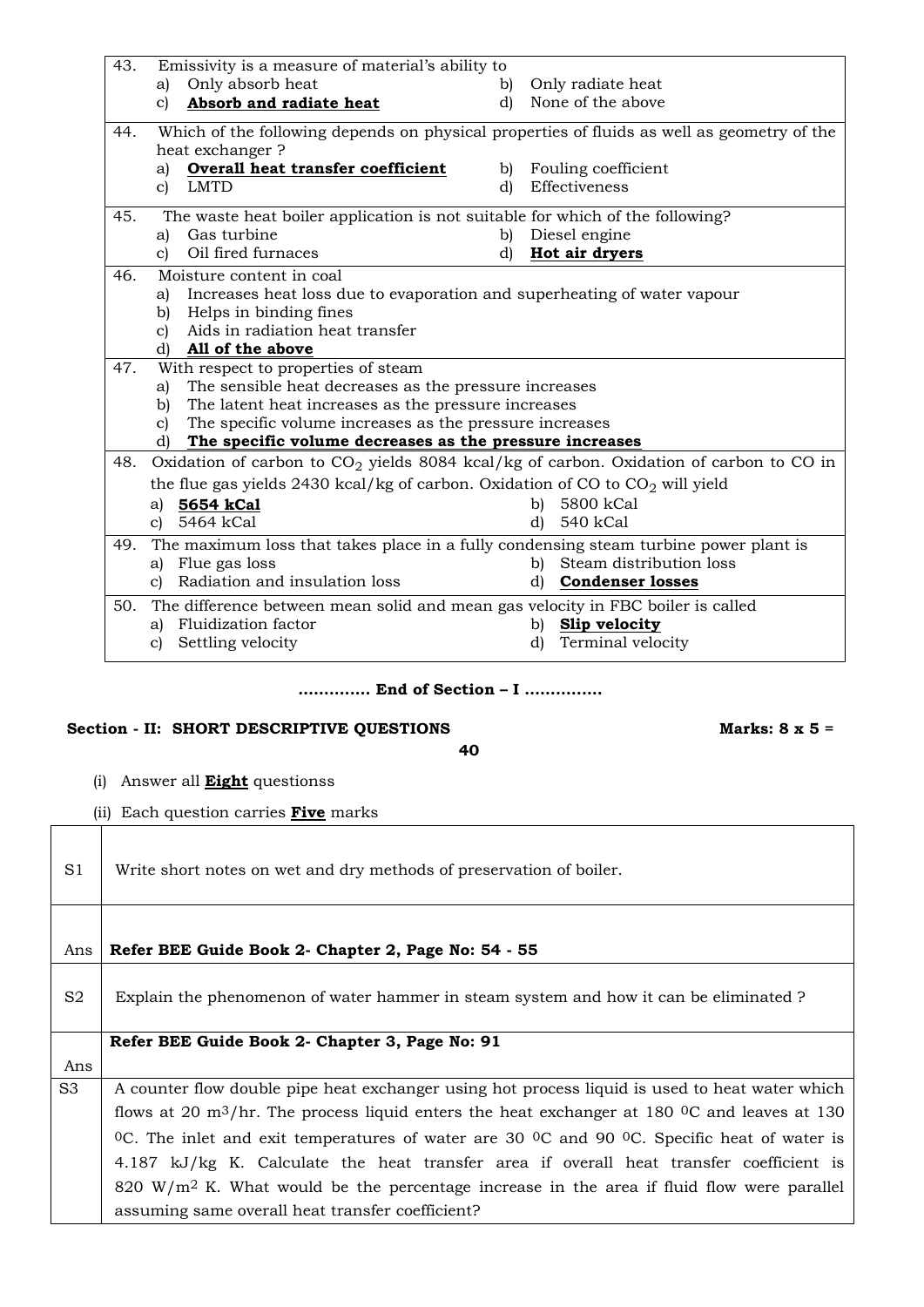|                | <b>Counter Flow</b>                                                                                                                                     |  |  |  |  |  |
|----------------|---------------------------------------------------------------------------------------------------------------------------------------------------------|--|--|--|--|--|
| Ans            | Water inlet temperature 30 °C                                                                                                                           |  |  |  |  |  |
|                | Water outlet temperature 90 °C<br>٠                                                                                                                     |  |  |  |  |  |
|                | Flow rate of water 20 $m^3/hr$<br>$\blacksquare$                                                                                                        |  |  |  |  |  |
|                | Heat content in water = 20000*(60)* 4.187=5024400 kJ/hr=1395.6 kW<br>٠                                                                                  |  |  |  |  |  |
|                | Process fluid inlet temperature = 180 °C<br>٠                                                                                                           |  |  |  |  |  |
|                | Process fluid outlet temperature = $130\,^0C$<br>٠                                                                                                      |  |  |  |  |  |
|                | $\Delta T_1 = 90$ , $\Delta T_2 = 100$<br>٠                                                                                                             |  |  |  |  |  |
|                | $T_{\text{LMTD}} = (\Delta T_{1} - \Delta T_{2})/(\ln(\Delta T_{1}/ \Delta T_{2})) = 10/ln(100/90) = 94.91 \text{ °C}$<br>٠<br>$U = 820 W/m^{20}C$<br>٠ |  |  |  |  |  |
|                | H= UAT <sub>LMTD</sub> = 1395.6*1000/(95*820) = 17.9 m <sup>2</sup><br>٠                                                                                |  |  |  |  |  |
|                | <b>Parallel flow:</b>                                                                                                                                   |  |  |  |  |  |
|                | $\Delta$ T <sub>1</sub> =150, $\Delta$ T <sub>2</sub> =40                                                                                               |  |  |  |  |  |
|                | $T_{\text{LMTD}} = (\Delta T_{1} - \Delta T_{2}) / (\ln(\Delta T_{1}/ \Delta T_{2})) = 110 / \ln(150/40) = 83.2 °C$<br>п                                |  |  |  |  |  |
|                | $U = 820 W/m^{20}C$<br>٠                                                                                                                                |  |  |  |  |  |
|                | H= UAT <sub>LMTD</sub> = 1395.6*1000/(83.2*820) = 20.45 m <sup>2</sup>                                                                                  |  |  |  |  |  |
|                | % Increase in area = $((20.45-17.9)/17.9)$ x $100 = 14.24$ % increase                                                                                   |  |  |  |  |  |
|                | A continuous process industry is operating with a 2 MW DG Set with 80 % load to meet the                                                                |  |  |  |  |  |
| S <sub>4</sub> | power requirements of the plant. The specific fuel consumption of the DG set is 4 kWh/liter. On                                                         |  |  |  |  |  |
|                | energy auditor's suggestion, a waste heat recovery boiler was installed to recover heat from                                                            |  |  |  |  |  |
|                | exhaust gas and generating 800 kg/hr of saturated steam at 10 kg/cm <sup>2</sup> .                                                                      |  |  |  |  |  |
|                | The waste heat recovery boiler operating data are given below.                                                                                          |  |  |  |  |  |
|                | 60 °C<br>Feed water temperature                                                                                                                         |  |  |  |  |  |
|                | Enthalpy of steam at $10 \text{ kg/cm}^2$<br>$= 660 \text{ kCal/kg}$                                                                                    |  |  |  |  |  |
|                | Specific gravity of diesel<br>0.85<br>$=$                                                                                                               |  |  |  |  |  |
|                | GCV of diesel<br>10500 kCal/kg<br>$=$                                                                                                                   |  |  |  |  |  |
|                | Calculate the following.<br>(each carries 2.5 Marks)                                                                                                    |  |  |  |  |  |
|                | Efficiency of DG set before waste heat recovery boiler installation<br>a)                                                                               |  |  |  |  |  |
|                | Cogeneration system efficiency after waste heat recovery boiler installation<br>b)                                                                      |  |  |  |  |  |
|                | Diesel consumption Litre / hour                                                                                                                         |  |  |  |  |  |
| Ans            | $= ((2 \times 1000) \times 0.8)) / 4 = 400$ litre / hour                                                                                                |  |  |  |  |  |
|                | DG set efficiency<br>a)                                                                                                                                 |  |  |  |  |  |
|                | 2000 kWh/hr x 0.8 loading x 860 kcal/kWh x100<br>$=$ 38.54 %<br>=                                                                                       |  |  |  |  |  |
|                | 400 lit x 0.85 kg/lit x10500 kcal/kg                                                                                                                    |  |  |  |  |  |
|                | Co-gen System Efficiency after WHR boiler installation<br>b)                                                                                            |  |  |  |  |  |
|                | [2000 kW x 0.8 loading x 860 kcal/hr/kW + (800 kg steam /hr x (660-60) kcal/kg ]x100<br>$= 52%$                                                         |  |  |  |  |  |
|                | [400 lit x 0.85 kg/lit x 10500 kcal/kg]                                                                                                                 |  |  |  |  |  |
| S <sub>5</sub> | A coal fired thermic fluid heater is used to supply heat to a dryer. The hot oil circulation is                                                         |  |  |  |  |  |
|                | supplied at 270 °C, with a flow of 100 $m^3/hr$ and operating with temperature difference of 20                                                         |  |  |  |  |  |
|                | °C. Estimate the coal requirement if the thermal efficiency of the heater is 65 % and GCV of the                                                        |  |  |  |  |  |
|                | coal is 4200 kCal/hr.                                                                                                                                   |  |  |  |  |  |
|                | Consider specific heat & density of the thermic fluid to be 0.55 kcal/kg $\rm{0.820 \, kg/m^3}$                                                         |  |  |  |  |  |
|                | respectively.                                                                                                                                           |  |  |  |  |  |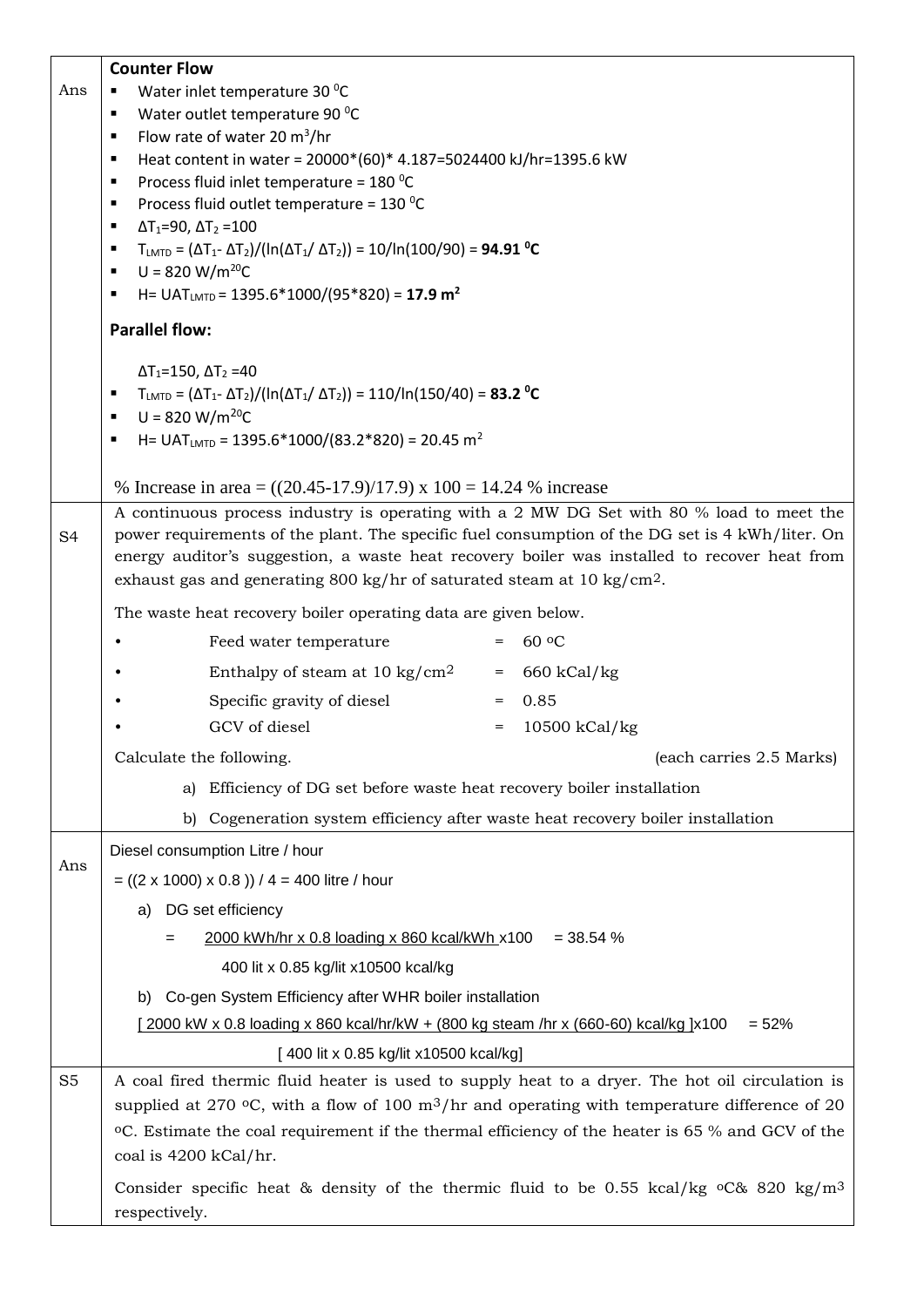| Ans            | Absorbed heat in thermic fluid = $m * Cp * \Delta T$                                                                                                                                                                              |  |  |
|----------------|-----------------------------------------------------------------------------------------------------------------------------------------------------------------------------------------------------------------------------------|--|--|
|                | $= (100 * 820) * 0.55 * 20$                                                                                                                                                                                                       |  |  |
|                | $= 902000$ kcal/hr                                                                                                                                                                                                                |  |  |
|                | Thermal efficiency of the heater $=$ absorbed duty / input heat duty                                                                                                                                                              |  |  |
|                | Mass of coal required = absorbed duty / (efficiency $*$ calorific value of coal)                                                                                                                                                  |  |  |
|                | $= 902000 / (0.65 * 4200)$                                                                                                                                                                                                        |  |  |
|                | $= 330.4 \text{ kg/hr}$                                                                                                                                                                                                           |  |  |
|                | In a heat exchanger, steam is used to heat 3000 litres/hr of furnace oil from 30 $\degree$ C to 100 $\degree$ C.                                                                                                                  |  |  |
| S <sub>6</sub> | The specific heat of furnace oil is $0.22$ kCal/kg/ $\degree$ C and the density of furnace oil is 0.95. How<br>much steam per hour is needed if steam at 4 kg/cm <sup>2</sup> with latent heat of 510 kCal/kg is used ?           |  |  |
|                | If steam cost is $Rs.4/kg$ and electrical energy cost is $Rs.8/kWh$ , which type of heating would be                                                                                                                              |  |  |
|                | more economical in this particular case? (assume no losses in electrical and steam heating<br>process)                                                                                                                            |  |  |
|                | $=$ m Cp $\Delta T$<br>Total heat required                                                                                                                                                                                        |  |  |
| Ans            | $= (3000 \times 0.95) \times 0.22 \times (100-30)$                                                                                                                                                                                |  |  |
|                | $= 43890$ kcal/hr                                                                                                                                                                                                                 |  |  |
|                | Amount of steam required = 43890/510<br>a)<br>$= 86 \text{ kg/hr}$                                                                                                                                                                |  |  |
|                | Steam cost<br>$= 86 \times$ Rs.4                                                                                                                                                                                                  |  |  |
|                | $=$ Rs. 344/hr                                                                                                                                                                                                                    |  |  |
|                | b)<br>Amount of electricity required = 43890/860                                                                                                                                                                                  |  |  |
|                |                                                                                                                                                                                                                                   |  |  |
|                | $= 51$ kWh                                                                                                                                                                                                                        |  |  |
|                | $= 51 \times Rs. 8$                                                                                                                                                                                                               |  |  |
|                | $=$ Rs.408/hr                                                                                                                                                                                                                     |  |  |
|                | Answer: Steam heating will be more economical                                                                                                                                                                                     |  |  |
| S7             | Calculate the reduction in pressure drop in meters when pipe diameter is increased from 250<br>mm to 350 mm for a length of 500 meters. The water velocity is 2 m/s in the 250 mm diameter<br>pipe, and friction factor is 0.005. |  |  |
| Ans            | Pressure drop = $4fLV^2/2gD$                                                                                                                                                                                                      |  |  |
|                | Pressure drop with 250 mm = $(4 \times 0.005 \times 500 \times 2^2)$ (2 x 9.81 x 0.250)                                                                                                                                           |  |  |
|                | $= 8.155 \text{ m}$                                                                                                                                                                                                               |  |  |
|                | Velocity of water in pipe of 350 mm diameter                                                                                                                                                                                      |  |  |
|                | $= (0.25 \times 0.25 \times 2) / (0.35 \times 0.35) = 1.02$ m/s                                                                                                                                                                   |  |  |
|                | Pressure drop with 350 mm = $(4 \times 0.005 \times 500 \times 1.02^2)$ (2x9.81 x0.350)                                                                                                                                           |  |  |
|                | $= 1.515$ m                                                                                                                                                                                                                       |  |  |
|                | Pressure drop reduction = $8.155 - 1.515 = 6.64$ m                                                                                                                                                                                |  |  |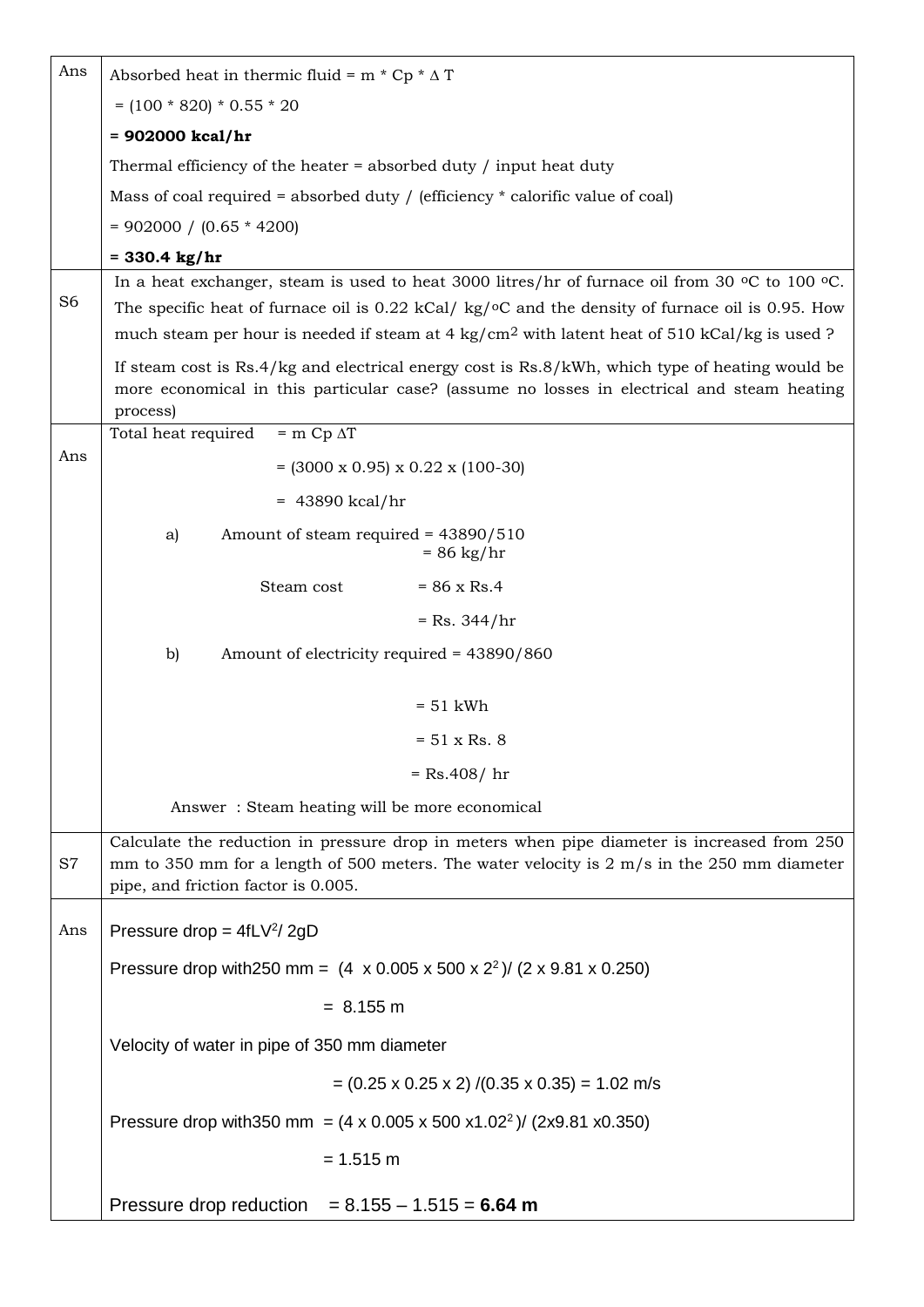| S <sub>8</sub> | In a process plant 200 kg/hr of hot condensate at 6 bar(g) having a sensible heat of<br>166 kCal/kg is discharged. The plant also requires low pressure steam at a pressure of 1 bar(g)<br>for heating application. Find out the quantity of flash steam generated in the flash vessel in<br>$\frac{kg}{hr}$ . The condensate at a pressure of 1 bar(g) has a sensible<br>heat of<br>120 kCal/ kg and a latent heat of 526 kCal/kg. |
|----------------|-------------------------------------------------------------------------------------------------------------------------------------------------------------------------------------------------------------------------------------------------------------------------------------------------------------------------------------------------------------------------------------------------------------------------------------|
| Ans            | $S1 - S2$<br>Flash steam available % = --------------- $\times$ 100<br>L <sub>2</sub><br>Where,<br>$S_1$ = is the sensible heat of higher pressure steam<br>$S_2$ = is the sensible heat of steam at lower pressure<br>$L_2$ = is the latent heat of flash steam at lower pressure<br>$166 - 120$<br>Flash steam generated = $($ -------------------- $) \times 200$ Kg/hr = 17.49 kg/hr<br>526                                     |

**…….……. End of Section – II ………..….**

# Section - **III:** LONG DESCRIPTIVE QUESTIONS Marks: 6 x 10 = 60

(i) Answer all **Six** questions

(ii) Each question carries **Ten** marks

| L1             | Write short notes on the following<br>(each carries 2.5 Marks)<br>a)<br>• Advantage of Micro turbine in Steam System |  |  |
|----------------|----------------------------------------------------------------------------------------------------------------------|--|--|
|                | Trigeneration with example<br>٠                                                                                      |  |  |
|                | Why is individual trapping preferred over group trapping?<br>$(5$ Marks)<br>b)                                       |  |  |
| Ans            | a)                                                                                                                   |  |  |
|                | (Refer BEE Guide book 2, Chapter 7, Page No-209)<br>$\bullet$                                                        |  |  |
|                | (Refer BEE Guide book 2, Chapter 7, Page No-208)<br>$\bullet$                                                        |  |  |
|                | (Refer BEE Guide book 2, Chapter 7, Page No-208)<br>b)                                                               |  |  |
| L2             | Explain the following<br>(each carries 5 Marks)                                                                      |  |  |
|                | Advantages of using ceramic fibre in furnaces<br>$\bullet$                                                           |  |  |
|                | Advantages of using fluidized bed boilers<br>$\bullet$                                                               |  |  |
|                | (Refer BEE Guide book 2, Chapter 5, Page No:164-165)<br>$\bullet$                                                    |  |  |
| Ans            | (Refer BEE Guide book 2, Chapter 6, Page no: 182-183)                                                                |  |  |
|                | An air preheater in a 90 TPH induced draft boiler was showing the following readings:                                |  |  |
| L <sub>3</sub> | Flue gas inlet temperature: $319.5 \degree$ C<br>i.                                                                  |  |  |
|                | Flue gas Outlet temperature: 160 ºC<br>ii.                                                                           |  |  |
|                | iii. Air inlet temperature: 70 °C                                                                                    |  |  |
|                | iv. Air outlet temperature: $210\degree$ C                                                                           |  |  |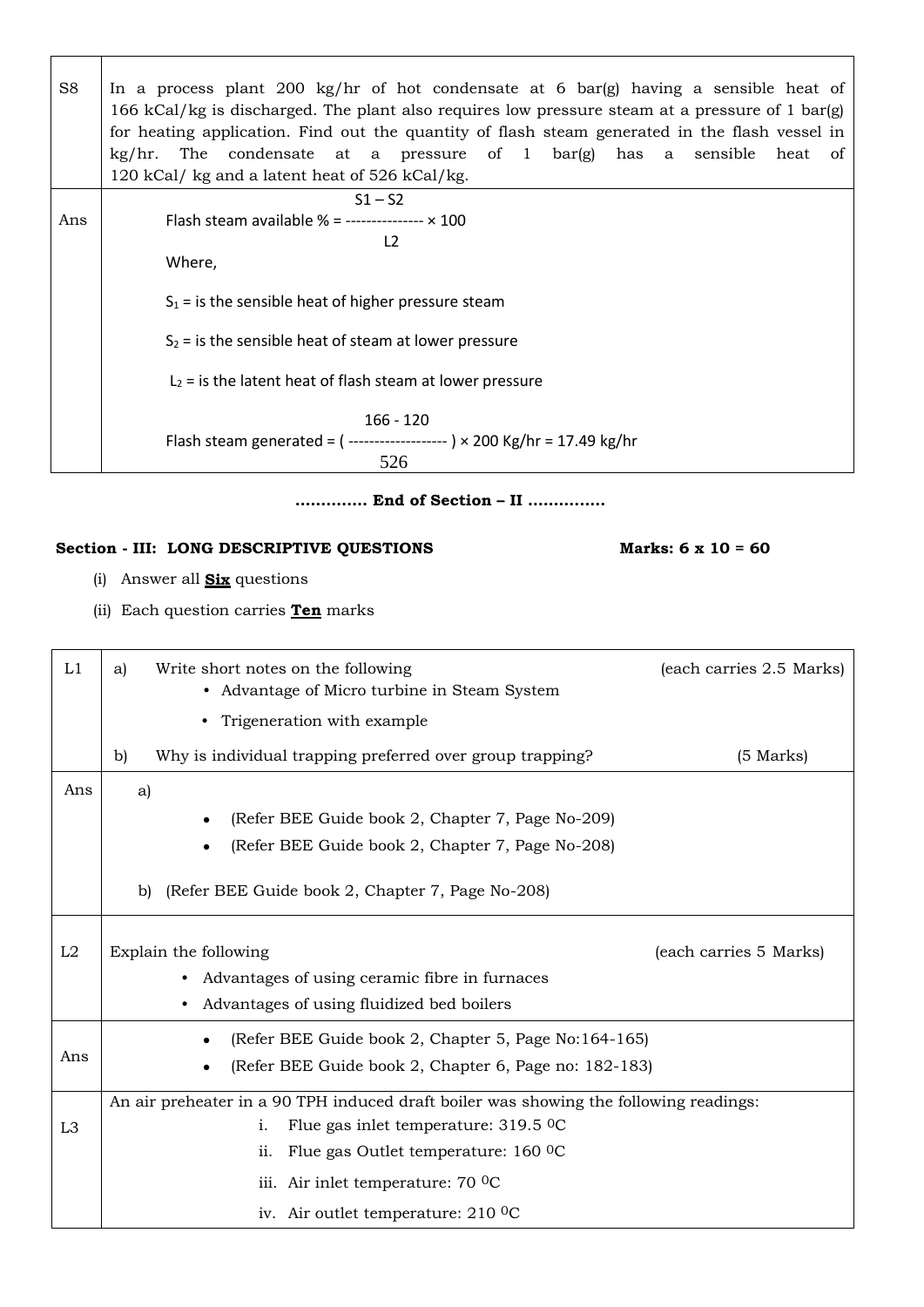|                | The steam to fuel ratio is 12 and air to fuel ratio is 14. It was found that there was air ingress<br>from atmosphere to flue gas side. Ambient air temperature was $30\degree$ OC. Assuming that the<br>specific heat capacity of air and flue gas to be the same at 0.24 kcal/kg K and the amount of<br>heat picked up by fresh air remains the same.                                                                             |                                                                                 |  |  |
|----------------|-------------------------------------------------------------------------------------------------------------------------------------------------------------------------------------------------------------------------------------------------------------------------------------------------------------------------------------------------------------------------------------------------------------------------------------|---------------------------------------------------------------------------------|--|--|
|                | Calculate the following:                                                                                                                                                                                                                                                                                                                                                                                                            | (each carries 5 Marks)                                                          |  |  |
|                | The amount of air ingress into the flue gas path.<br>a)                                                                                                                                                                                                                                                                                                                                                                             |                                                                                 |  |  |
|                | b)                                                                                                                                                                                                                                                                                                                                                                                                                                  | The flue gas temperature after air preheater in case of no air leak to flue gas |  |  |
|                | circuit.                                                                                                                                                                                                                                                                                                                                                                                                                            |                                                                                 |  |  |
|                | a. Steam flow: 90TPH                                                                                                                                                                                                                                                                                                                                                                                                                |                                                                                 |  |  |
| Ans            | Steam to fuel ratio: $12 \rightarrow$ fuel consumed is 7.5 TPH                                                                                                                                                                                                                                                                                                                                                                      |                                                                                 |  |  |
|                | Air to fuel ratio: $14 \rightarrow$ air used in boiler is 105 TPH                                                                                                                                                                                                                                                                                                                                                                   |                                                                                 |  |  |
|                | Flue gas = Air + Fuel → Flue gas = $105+7.5 = 112.5$ TPH                                                                                                                                                                                                                                                                                                                                                                            |                                                                                 |  |  |
|                | Air ingress is at 30 deg C.                                                                                                                                                                                                                                                                                                                                                                                                         |                                                                                 |  |  |
|                | Making an energy balance around APH:                                                                                                                                                                                                                                                                                                                                                                                                |                                                                                 |  |  |
|                | we get 112.5 * 319.5 + 105 * 70 + x * 30 = 105 * 210 + (112.5+x) * 160                                                                                                                                                                                                                                                                                                                                                              |                                                                                 |  |  |
|                | Solving for x, we get air ingress to be 25 TPH                                                                                                                                                                                                                                                                                                                                                                                      |                                                                                 |  |  |
|                | <b>Flue Gas Temperature</b>                                                                                                                                                                                                                                                                                                                                                                                                         |                                                                                 |  |  |
|                | b. $\rightarrow$ 112.5 $*$ 319.5 + 105 $*$ 70 = 105 $*$ 210+112.5 $*$ T                                                                                                                                                                                                                                                                                                                                                             |                                                                                 |  |  |
|                | Solving for T, we get the corrected flue gas temperature to be 189 °C                                                                                                                                                                                                                                                                                                                                                               |                                                                                 |  |  |
| L <sub>4</sub> | As a part of energy conservation measure, APH (Air Pre-heater) is installed in a forced draft<br>furnace. The APH is designed to pre-heat 240 $\text{m}^3/\text{min}$ of combustion air to 250 <sup>o</sup> C. Flue gas<br>enters the APH at 375 $^{\circ}$ C. Calculate the flue gas quantity leaving the stack and also determine<br>the improvement in furnace efficiency after the installation of APH with the following data, |                                                                                 |  |  |
|                | Density of air                                                                                                                                                                                                                                                                                                                                                                                                                      | : $1.15 \text{ kg/m}^3$                                                         |  |  |
|                | Specific heat of air                                                                                                                                                                                                                                                                                                                                                                                                                | : $0.24$ kCal/kg <sup>0</sup> C                                                 |  |  |
|                | Specific heat of flue gas                                                                                                                                                                                                                                                                                                                                                                                                           | $: 0.2$ kCal/kg <sup>0</sup> C                                                  |  |  |
|                | Amount of fuel fired                                                                                                                                                                                                                                                                                                                                                                                                                | : $920 \text{ kg/hr}$                                                           |  |  |
|                | Calorific value of fuel                                                                                                                                                                                                                                                                                                                                                                                                             | : 9850 kCal/kg                                                                  |  |  |
|                | Air to fuel ratio                                                                                                                                                                                                                                                                                                                                                                                                                   | : 18                                                                            |  |  |
|                | Efficiency of furnace                                                                                                                                                                                                                                                                                                                                                                                                               | $: 80 \%$                                                                       |  |  |
|                | Ambient temperature                                                                                                                                                                                                                                                                                                                                                                                                                 | $:30\,0$ C                                                                      |  |  |
| Ans            | <b>Solution:</b>                                                                                                                                                                                                                                                                                                                                                                                                                    |                                                                                 |  |  |
|                | Amount of Air flow                                                                                                                                                                                                                                                                                                                                                                                                                  | $= 240 * 60 * 1.15$                                                             |  |  |
|                |                                                                                                                                                                                                                                                                                                                                                                                                                                     | $= 16560$ kg/hr                                                                 |  |  |
|                | Amount of fuel                                                                                                                                                                                                                                                                                                                                                                                                                      | $= 16560 / 18$                                                                  |  |  |
|                |                                                                                                                                                                                                                                                                                                                                                                                                                                     | $= 920$ kg/hr                                                                   |  |  |
|                | Amount of flue gas                                                                                                                                                                                                                                                                                                                                                                                                                  | $= 16560 + 920$                                                                 |  |  |
|                | Heat gain by combustion air                                                                                                                                                                                                                                                                                                                                                                                                         | $= 17480$ kg/hr<br>$= 16560 * 0.24 * (250 - 30)$                                |  |  |
|                |                                                                                                                                                                                                                                                                                                                                                                                                                                     | $= 874368$ Kcal/hr                                                              |  |  |
|                | Temperature difference in flue gas                                                                                                                                                                                                                                                                                                                                                                                                  | $= 874368 / (17480 * 0.2)$                                                      |  |  |
|                |                                                                                                                                                                                                                                                                                                                                                                                                                                     | $= 250$ °C                                                                      |  |  |
|                | Flue gas leaves the stack at temp                                                                                                                                                                                                                                                                                                                                                                                                   | $=$ 375 $-$ 250 $=$ 125 °C                                                      |  |  |
|                | <b>Efficiency of APH</b>                                                                                                                                                                                                                                                                                                                                                                                                            | $=$ Heat absorbed by air / Heat input $*$ 100                                   |  |  |
|                |                                                                                                                                                                                                                                                                                                                                                                                                                                     | $= 874368 / (920*9850) * 100$                                                   |  |  |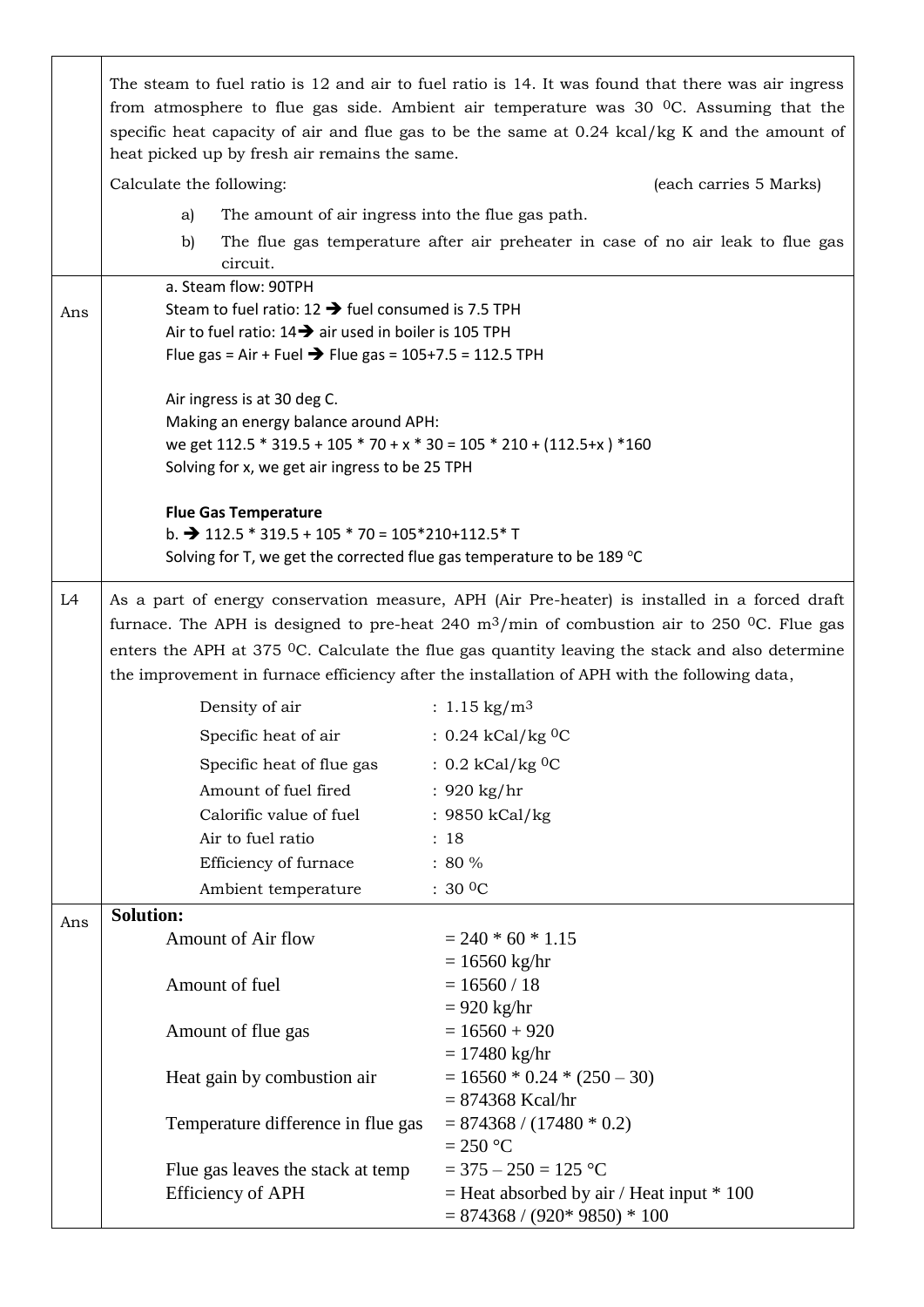|     | $= 9.6 %$                                                                                                                                                                                                                                                                                                                                                                                                                                                                                                                                                                    |                                                                                                                                                                                                                                                                                                                                                                                                                                                                                                                                                                                               |           |
|-----|------------------------------------------------------------------------------------------------------------------------------------------------------------------------------------------------------------------------------------------------------------------------------------------------------------------------------------------------------------------------------------------------------------------------------------------------------------------------------------------------------------------------------------------------------------------------------|-----------------------------------------------------------------------------------------------------------------------------------------------------------------------------------------------------------------------------------------------------------------------------------------------------------------------------------------------------------------------------------------------------------------------------------------------------------------------------------------------------------------------------------------------------------------------------------------------|-----------|
|     |                                                                                                                                                                                                                                                                                                                                                                                                                                                                                                                                                                              | Overall efficiency after APH = $80 + 9.6 %$ = 89.6 %                                                                                                                                                                                                                                                                                                                                                                                                                                                                                                                                          |           |
| L5  | of fuel is Rs. 45,000 per ton.                                                                                                                                                                                                                                                                                                                                                                                                                                                                                                                                               | An oil fired Boiler is generating 100 TPH of steam at 85 % efficiency and operating 330 days in a<br>year. The management has installed a water treatment plant with Rs. 2 Crore investment for<br>reducing the Total Dissolved Solids (TDS) in boiler feed from 450 ppm to 150 ppm. The<br>maximum permissible limit of TDS in the boiler is 3000 ppm and make up water is 10 %. The<br>temperature of blowdown water is $175$ <sup>O</sup> C and the boiler feed water temperature is<br>45 °C. The calorific value of fuel oil is 10,200 kCal/kg. Calculate the payback period if the cost |           |
| Ans |                                                                                                                                                                                                                                                                                                                                                                                                                                                                                                                                                                              | Blow down % = Feed water TDS $*$ % make up water $*$ 100<br>(maximum permissible TDS in boiler water – Feed water TDS)                                                                                                                                                                                                                                                                                                                                                                                                                                                                        |           |
|     | Initial blow down<br>Initial blow down<br>Improved blow down = $150 * 10 / (3000 - 150)$<br>Improved blow down = $0.526\%$<br>Reduction in blow down $= 1.76 - 0.526$<br>Reduction in blow down $= 1.238 \%$<br>Reduction in blow down<br>Reduction in blow down<br>Specific heat of water is 1 kcal/kg°C<br>Heat savings<br>Heat savings<br>Fuel Oil saving                                                                                                                                                                                                                 | $= 450 * 10 / (3000 - 450)$<br>$= 1.764 %$<br>$= 1.238 * 100 * 1000 / 100$<br>$= 1238$ kg/hr<br>$=$ m * Cp * (T <sub>1</sub> - T <sub>2</sub> ) = 1238 * 1 * (175 - 45)<br>$= 160940$ kcal/hr<br>$= 160940 / (10200 * 0.85) = 18.6$ kg/hr<br>$= 18.6 * 24 * 330 / 1000$<br>$= 147$ MT / annum                                                                                                                                                                                                                                                                                                 |           |
|     | Fuel $\text{Oil} - \text{cost}$ savings<br>Investment on water treatment plant = Rs. 2 Crore<br>Payback period<br>Payback period                                                                                                                                                                                                                                                                                                                                                                                                                                             | $= 147*45000$<br>$=$ Rs. 66 lakh<br>$= 2 / 0.66$<br>$=$ 3.0 years (or) 36 months                                                                                                                                                                                                                                                                                                                                                                                                                                                                                                              |           |
| L6  | In a leather industry, a leather drier requires 80 m <sup>3</sup> /min of air at 92 <sup>0</sup> C, which is heated by<br>wood fired thermic fluid heater. The density of air is $1.2 \text{ kg/m}^3$ and specific heat of air is 0.24<br>kcal/kg <sup>0</sup> C. The inlet air temperature to the drier is 32 <sup>0</sup> C and the drier is operating for 8 hrs<br>per day.<br>The efficiency of the wood fired heater and its distribution piping system is 50 %. The gross<br>calorific value and the cost of purchased wood are 2000 kCal/kg and Rs. 5000 per ton. The |                                                                                                                                                                                                                                                                                                                                                                                                                                                                                                                                                                                               |           |
|     | auxiliary power consumption for operating the thermic fluid heater is 10 kW.<br>The energy auditor recommended replacing the existing drying system with a 40 kW infrared<br>electric heater drier. The kW loading of the proposed drier will be 70 % over an 8 hour plant<br>operating period. The investment for the new drier is Rs. 10 Lakhs.                                                                                                                                                                                                                            |                                                                                                                                                                                                                                                                                                                                                                                                                                                                                                                                                                                               |           |
|     |                                                                                                                                                                                                                                                                                                                                                                                                                                                                                                                                                                              | If the cost of electricity is Rs. $7/kWh$ , calculate the following :                                                                                                                                                                                                                                                                                                                                                                                                                                                                                                                         |           |
|     | a)<br>with infra-red heater?                                                                                                                                                                                                                                                                                                                                                                                                                                                                                                                                                 | Find out the annual energy cost savings of replacement of thermic fluid system                                                                                                                                                                                                                                                                                                                                                                                                                                                                                                                | (7 Marks) |
|     | b)                                                                                                                                                                                                                                                                                                                                                                                                                                                                                                                                                                           | Find out the payback period.                                                                                                                                                                                                                                                                                                                                                                                                                                                                                                                                                                  | (3 Marks) |